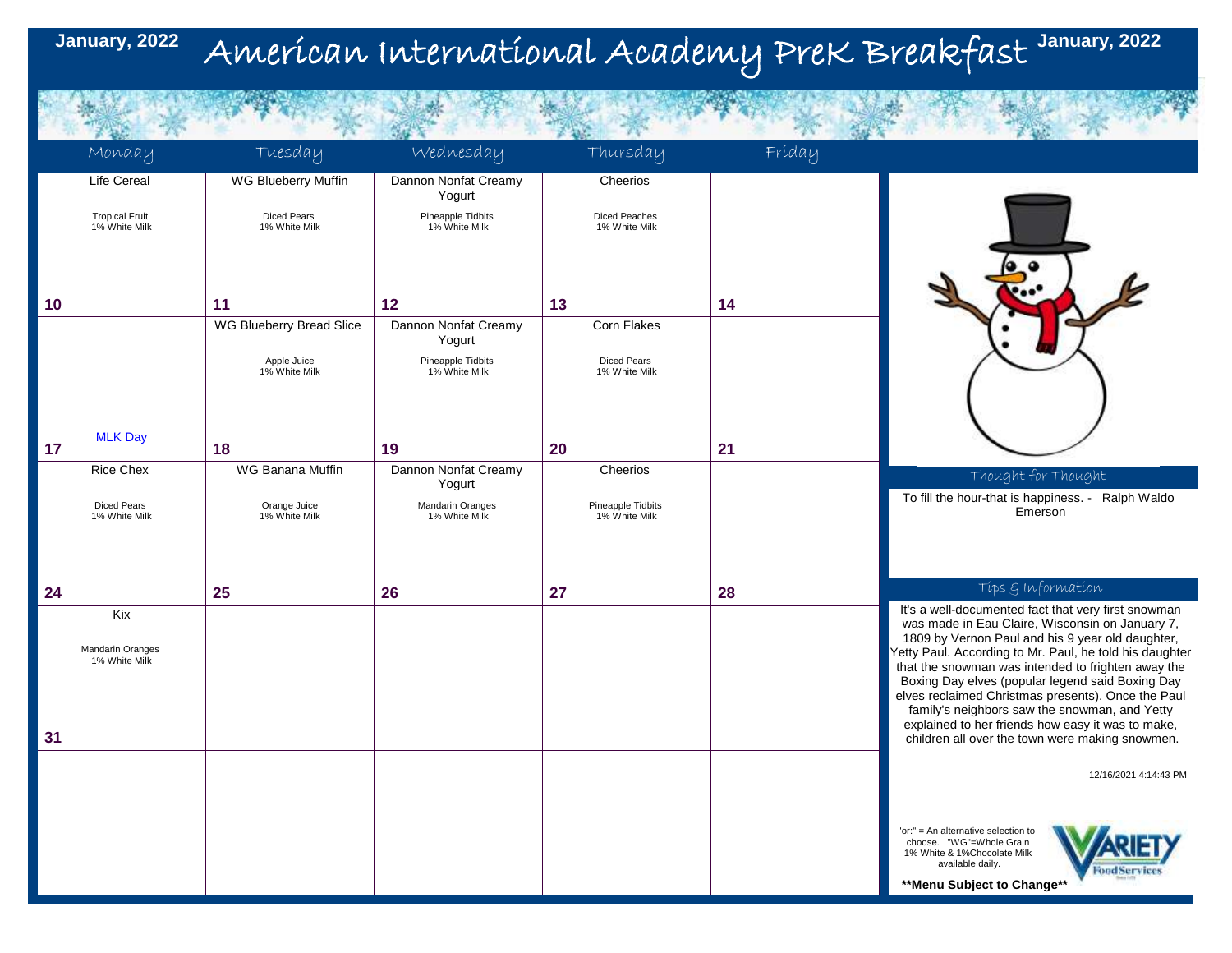第一天, 我们

## Bag Lunch **January, 2022**

| 不安                                                                                                    | 一本省                                                                                                          | 真容                                                                                                           | 大谷                                                                                                   | 海外                                                                     | 不安                                                                                                                                                                                                                                                                                                                                                                                                                                                                                                                                            |
|-------------------------------------------------------------------------------------------------------|--------------------------------------------------------------------------------------------------------------|--------------------------------------------------------------------------------------------------------------|------------------------------------------------------------------------------------------------------|------------------------------------------------------------------------|-----------------------------------------------------------------------------------------------------------------------------------------------------------------------------------------------------------------------------------------------------------------------------------------------------------------------------------------------------------------------------------------------------------------------------------------------------------------------------------------------------------------------------------------------|
| Monday                                                                                                | Tuesday                                                                                                      | Wednesday                                                                                                    | Thursday                                                                                             | Fríday                                                                 |                                                                                                                                                                                                                                                                                                                                                                                                                                                                                                                                               |
| <b>WG Pizza Slice</b>                                                                                 | Bag Lunch                                                                                                    | Bag Lunch                                                                                                    | Bag Lunch                                                                                            | <b>WG Pizza Slice</b>                                                  |                                                                                                                                                                                                                                                                                                                                                                                                                                                                                                                                               |
| Baby Carrots w/ Ranch<br>Orange Juice<br>1% White or 1% Chocolate Milk                                | Sunbutter<br>Carrots w/Ranch<br>Fresh Apple<br><b>String Cheese</b><br>1% White or 1% Chocolate Milk         | Turkey and Cheese Sub on WG Bun<br>Broccoli Florets w/Ranch<br>Apple Slices<br>1% White or 1% Chocolate Milk | Turkey Ham & Cheese Wrap<br>Carrot Stix w/ Ranch<br>Mixed Fruit Cup<br>1% White or 1% Chocolate Milk | Baby Carrots w/ Ranch<br>Orange Juice<br>1% White or 1% Chocolate Milk |                                                                                                                                                                                                                                                                                                                                                                                                                                                                                                                                               |
| 10                                                                                                    | 11                                                                                                           | 12                                                                                                           | 13                                                                                                   | 14                                                                     |                                                                                                                                                                                                                                                                                                                                                                                                                                                                                                                                               |
|                                                                                                       | Bag Lunch                                                                                                    | Bag Lunch                                                                                                    | Bag Lunch                                                                                            | <b>WG Pizza Slice</b>                                                  |                                                                                                                                                                                                                                                                                                                                                                                                                                                                                                                                               |
|                                                                                                       |                                                                                                              |                                                                                                              |                                                                                                      |                                                                        |                                                                                                                                                                                                                                                                                                                                                                                                                                                                                                                                               |
|                                                                                                       | Turkey & Cheese Sandwich<br>Celery w/Ranch<br>Craisins<br>1% White or 1% Chocolate Milk                      | Hawaiian Ham Sandwich<br>sunflower seeds<br>Carrots w/Ranch<br>Apple<br>1% White or 1% Chocolate Milk        | Italian Combo Sandwich<br>Broccoli Florets w/Ranch<br>Mixzees<br>1% White or 1% Chocolate Milk       | Baby Carrots w/ Ranch<br>Orange Juice<br>1% White or 1% Chocolate Milk |                                                                                                                                                                                                                                                                                                                                                                                                                                                                                                                                               |
| <b>MLK Day</b><br>17                                                                                  | 18                                                                                                           | 19                                                                                                           | 20                                                                                                   | 21                                                                     |                                                                                                                                                                                                                                                                                                                                                                                                                                                                                                                                               |
| <b>WG Pizza Slice</b>                                                                                 | Bag Lunch                                                                                                    | Bag Lunch                                                                                                    | Bag Lunch                                                                                            | <b>WG Pizza Slice</b>                                                  |                                                                                                                                                                                                                                                                                                                                                                                                                                                                                                                                               |
|                                                                                                       |                                                                                                              |                                                                                                              |                                                                                                      |                                                                        | Thought for Thought                                                                                                                                                                                                                                                                                                                                                                                                                                                                                                                           |
| Baby Carrots w/ Ranch<br>Orange Juice<br>1% White or 1% Chocolate Milk                                | Turkey and Cheese Sub on WG Bun<br>Broccoli Florets w/Ranch<br>Apple Slices<br>1% White or 1% Chocolate Milk | Turkey Ham & Cheese Wrap<br>Carrot Stix w/ Ranch<br>Mixed Fruit Cup<br>1% White or 1% Chocolate Milk         | Sunbutter<br>Carrots w/Ranch<br>Fresh Apple<br><b>String Cheese</b><br>1% White or 1% Chocolate Milk | Baby Carrots w/ Ranch<br>Orange Juice<br>1% White or 1% Chocolate Milk | Courtship consists in a number of quiet attentions,<br>not so pointed as to alarm, nor so vague as not to be<br>understood. - Laurence Sterne                                                                                                                                                                                                                                                                                                                                                                                                 |
| 24                                                                                                    | 25                                                                                                           | 26                                                                                                           | 27                                                                                                   | 28                                                                     | Tips & Information                                                                                                                                                                                                                                                                                                                                                                                                                                                                                                                            |
| <b>WG Pizza Slice</b><br>Baby Carrots w/ Ranch<br>Orange Juice<br>1% White or 1% Chocolate Milk<br>31 |                                                                                                              |                                                                                                              |                                                                                                      |                                                                        | It's a well-documented fact that very first snowman<br>was made in Eau Claire, Wisconsin on January 7,<br>1809 by Vernon Paul and his 9 year old daughter,<br>etty Paul. According to Mr. Paul, he told his daughter<br>that the snowman was intended to frighten away the<br>Boxing Day elves (popular legend said Boxing Day<br>elves reclaimed Christmas presents). Once the Paul<br>family's neighbors saw the snowman, and Yetty<br>explained to her friends how easy it was to make,<br>children all over the town were making snowmen. |
|                                                                                                       |                                                                                                              |                                                                                                              |                                                                                                      |                                                                        | 12/16/2021 8:55:55 AM                                                                                                                                                                                                                                                                                                                                                                                                                                                                                                                         |
|                                                                                                       |                                                                                                              |                                                                                                              |                                                                                                      |                                                                        | "or:" = An alternative selection to<br>choose. "WG"=Whole Grain                                                                                                                                                                                                                                                                                                                                                                                                                                                                               |
|                                                                                                       |                                                                                                              |                                                                                                              |                                                                                                      |                                                                        | 1% White & 1%Chocolate Milk<br>available daily.<br><b>FoodServices</b>                                                                                                                                                                                                                                                                                                                                                                                                                                                                        |
|                                                                                                       |                                                                                                              |                                                                                                              |                                                                                                      |                                                                        | **Menu Subject to Change**                                                                                                                                                                                                                                                                                                                                                                                                                                                                                                                    |
|                                                                                                       |                                                                                                              |                                                                                                              |                                                                                                      |                                                                        |                                                                                                                                                                                                                                                                                                                                                                                                                                                                                                                                               |
|                                                                                                       |                                                                                                              |                                                                                                              |                                                                                                      |                                                                        |                                                                                                                                                                                                                                                                                                                                                                                                                                                                                                                                               |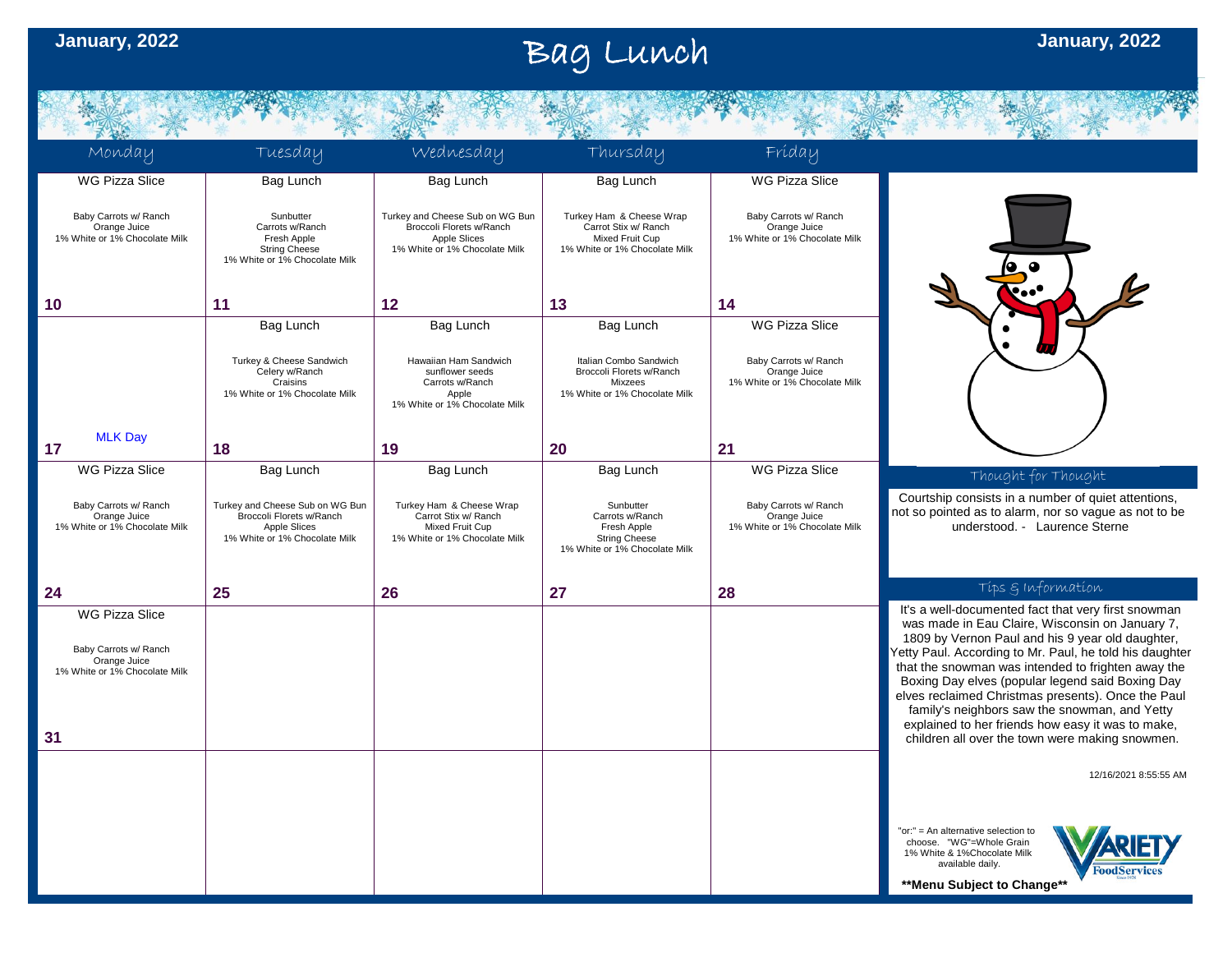### American International Academy Lwr Elem Breakfast **January, 2022 January, 2022**

**ALCOHOL:** 

**A STATE OF BUILDING** 

| Monday                                                                                                     | Tuesday                                                                    | Wednesday                                               | Thursday                                                                              | Fríday                                        |                                                                                                                                                                                                                                                                                                                                                                                                                                                                                                                                                |
|------------------------------------------------------------------------------------------------------------|----------------------------------------------------------------------------|---------------------------------------------------------|---------------------------------------------------------------------------------------|-----------------------------------------------|------------------------------------------------------------------------------------------------------------------------------------------------------------------------------------------------------------------------------------------------------------------------------------------------------------------------------------------------------------------------------------------------------------------------------------------------------------------------------------------------------------------------------------------------|
| <b>Trix Cereal Bar</b>                                                                                     | Cinnamon Toast Crunch<br>Cereal bar                                        | Dannon Nonfat Creamy<br>Yogurt                          | <b>Smore Nutrition Bar</b>                                                            | WG Goody Bun                                  |                                                                                                                                                                                                                                                                                                                                                                                                                                                                                                                                                |
| Animal Grahams<br><b>Diced Pears</b><br>Orange Juice<br>1% White Milk                                      | Mini Vanilla Wafers<br>Apple Juice<br>Mixed Fruit Cup<br>1% White Milk     | Giant Cinnamon Goldfish<br>Fresh Apple<br>1% White Milk | Giant Cinnamon Goldfish<br>Mixed Berry Applesauce Cup<br>Apple Juice<br>1% White Milk | Fresh Banana<br>Orange Juice<br>1% White Milk |                                                                                                                                                                                                                                                                                                                                                                                                                                                                                                                                                |
| 10                                                                                                         | 11                                                                         | 12                                                      | 13                                                                                    | 14                                            |                                                                                                                                                                                                                                                                                                                                                                                                                                                                                                                                                |
|                                                                                                            | <b>Breakfast Nutrition Bar</b>                                             | WG Bagel w/Cream cheese                                 | WG Banana Muffin                                                                      | WG Cinnamon Bun                               |                                                                                                                                                                                                                                                                                                                                                                                                                                                                                                                                                |
|                                                                                                            | Orange Juice<br>Pineapple Tibits Cup<br>1% White Milk                      | Fresh Apple<br>1% White Milk                            | Mini Vanilla Wafers<br>Apple Juice<br>Mandarin Orange Cup<br>1% White Milk            | Fresh Banana<br>Orange Juice<br>1% White Milk |                                                                                                                                                                                                                                                                                                                                                                                                                                                                                                                                                |
| <b>MLK Day</b><br>17                                                                                       | 18                                                                         | 19                                                      | 20                                                                                    | 21                                            |                                                                                                                                                                                                                                                                                                                                                                                                                                                                                                                                                |
| Cocoa Puff Cereal Bar                                                                                      | <b>Butterscotch Oatmeal Bar</b>                                            | Dannon Nonfat Creamy<br>Yogurt                          | Double Chocolate Chip<br>Muffin                                                       | <b>WG Cinnabar</b>                            | Thought for Thought                                                                                                                                                                                                                                                                                                                                                                                                                                                                                                                            |
| Animal Grahams<br>Fruit mix<br>Apple Juice<br>1% White Milk                                                | Giant Cinnamon Goldfish<br>Diced Pear Cup<br>Orange Juice<br>1% White Milk | Giant Cinnamon Goldfish<br>Fresh Apple<br>1% White Milk | Mini Vanilla Wafers<br>Apple Juice<br>Mandarin Orange Cup<br>1% White Milk            | Fresh Banana<br>Orange Juice<br>1% White Milk | To fill the hour-that is happiness. -<br>Ralph Waldo<br>Emerson                                                                                                                                                                                                                                                                                                                                                                                                                                                                                |
| 24                                                                                                         | 25                                                                         | 26                                                      | 27                                                                                    | 28                                            | Tips & Information                                                                                                                                                                                                                                                                                                                                                                                                                                                                                                                             |
| Cinnamon Toast Crunch<br>Cereal<br>Animal Grahams<br>Mandarin Orange<br>Apple Juice<br>1% White Milk<br>31 |                                                                            |                                                         |                                                                                       |                                               | It's a well-documented fact that very first snowman<br>was made in Eau Claire, Wisconsin on January 7,<br>1809 by Vernon Paul and his 9 year old daughter,<br>Yetty Paul. According to Mr. Paul, he told his daughter<br>that the snowman was intended to frighten away the<br>Boxing Day elves (popular legend said Boxing Day<br>elves reclaimed Christmas presents). Once the Paul<br>family's neighbors saw the snowman, and Yetty<br>explained to her friends how easy it was to make,<br>children all over the town were making snowmen. |
|                                                                                                            |                                                                            |                                                         |                                                                                       |                                               | 12/16/2021 4:09:39 PM                                                                                                                                                                                                                                                                                                                                                                                                                                                                                                                          |
|                                                                                                            |                                                                            |                                                         |                                                                                       |                                               | "or:" = An alternative selection to<br>choose. "WG"=Whole Grain<br>1% White & 1%Chocolate Milk<br>available daily.<br>FoodService<br>**Menu Subject to Change**                                                                                                                                                                                                                                                                                                                                                                                |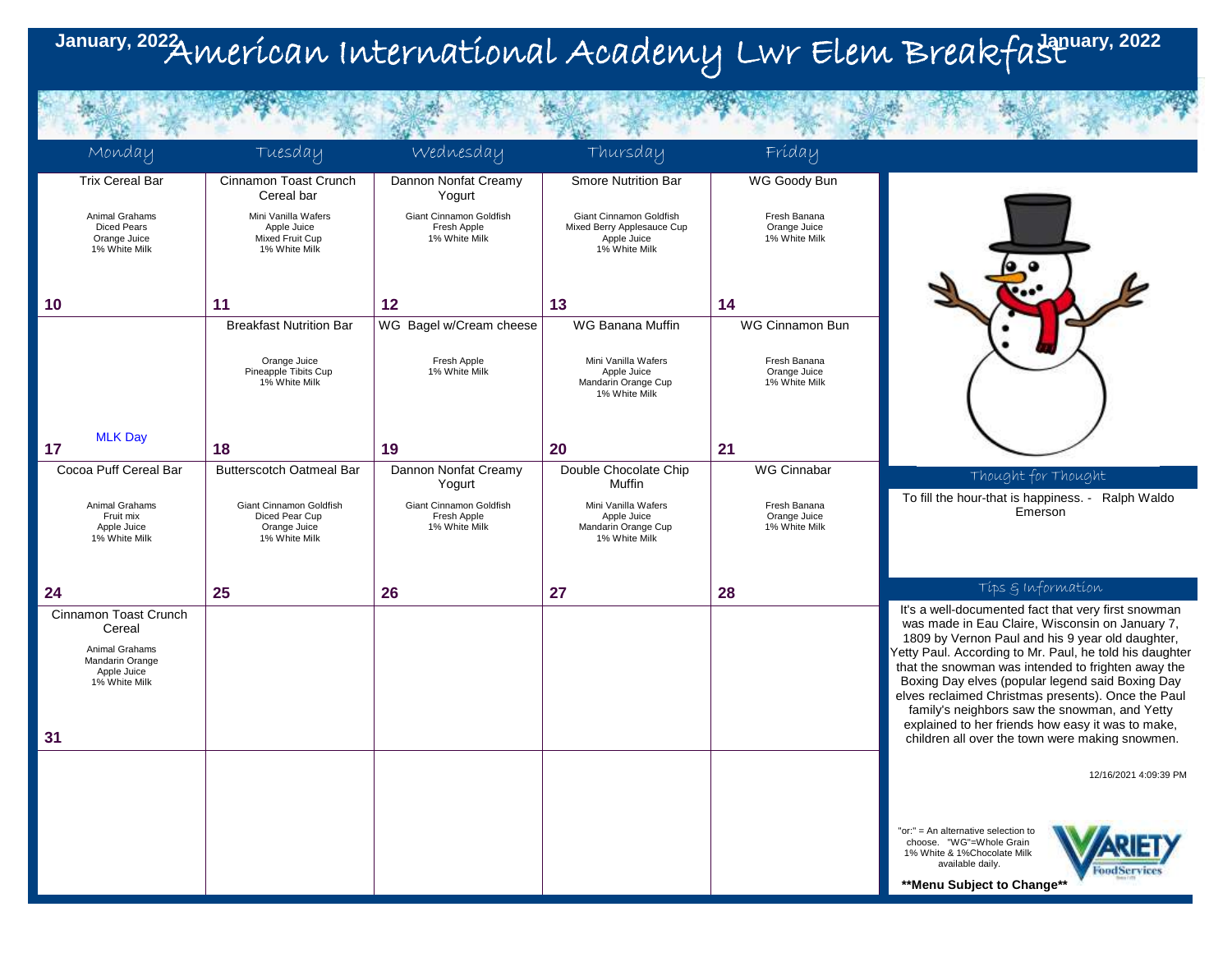#### American International Academy Lwr Elem Lunch **January, 2022 January, 2022**

| Monday                                                                                                                 | Tuesday                                                                           | Wednesday                                                                 | Thursday                                                                  | Fríday                                                                 |                                                                                                                                                                                                                                                                                                                                                                                                                                                                                                                                                |
|------------------------------------------------------------------------------------------------------------------------|-----------------------------------------------------------------------------------|---------------------------------------------------------------------------|---------------------------------------------------------------------------|------------------------------------------------------------------------|------------------------------------------------------------------------------------------------------------------------------------------------------------------------------------------------------------------------------------------------------------------------------------------------------------------------------------------------------------------------------------------------------------------------------------------------------------------------------------------------------------------------------------------------|
| <b>BBQ Beef Meatballs</b>                                                                                              | <b>Breaded Chicken Drumstick</b>                                                  | Classic Cheeseburger on<br>WW Bun                                         | Asian Chicken w/ Brown<br>Rice and WW Dinner Roll                         | <b>WG Pizza Slice</b>                                                  |                                                                                                                                                                                                                                                                                                                                                                                                                                                                                                                                                |
| Seasoned Corn<br><b>Diced Peaches</b><br>1% White or 1% Chocolate Milk                                                 | Seasoned Greens<br>WG Dinner Roll<br>Fresh Apple<br>1% White or 1% Chocolate Milk | <b>Baked Beans</b><br>Pineapple Tidbits<br>1% White or 1% Chocolate Milk  | Stir Fry Vegetables<br>Fresh Banana<br>1% White or 1% Chocolate Milk      | Baby Carrots w/ Ranch<br>Fruit mix<br>1% White or 1% Chocolate Milk    |                                                                                                                                                                                                                                                                                                                                                                                                                                                                                                                                                |
| 10                                                                                                                     | 11                                                                                | 12                                                                        | 13                                                                        | 14                                                                     |                                                                                                                                                                                                                                                                                                                                                                                                                                                                                                                                                |
|                                                                                                                        | Popcorn Chicken w/ WG<br>Crackers                                                 | Walking Taco w/ WG Corn<br>Chips                                          | Breaded Chicken Patty on<br>WW Bun                                        | <b>WG Pizza Slice</b>                                                  |                                                                                                                                                                                                                                                                                                                                                                                                                                                                                                                                                |
|                                                                                                                        | Seasoned Corn<br>Pineapple Tidbits<br>1% White or 1% Chocolate Milk               | Romaine w/ Dressing<br>Fresh Apple<br>1% White or 1% Chocolate Milk       | Tossed Salad with Ranch<br>Fresh Banana<br>1% White or 1% Chocolate Milk  | Baby Carrots w/ Ranch<br>Orange Juice<br>1% White or 1% Chocolate Milk |                                                                                                                                                                                                                                                                                                                                                                                                                                                                                                                                                |
| <b>MLK Day</b><br>17                                                                                                   | 18                                                                                | 19                                                                        | 20                                                                        | 21                                                                     |                                                                                                                                                                                                                                                                                                                                                                                                                                                                                                                                                |
| All-American Hamburger on<br>WW Bun                                                                                    | Meatballs & Gravy with WW<br>Dinner Roll                                          | Beef & Cheese Nachos w/<br><b>WG Corn Chips</b>                           | Chicken Strips w/ WG<br><b>Goldfish Crackers</b>                          | <b>WG Pizza Slice</b>                                                  | Thought for Thought                                                                                                                                                                                                                                                                                                                                                                                                                                                                                                                            |
| <b>Baked Beans</b><br>Diced Peaches<br>1% White or 1% Chocolate Milk                                                   | <b>Diced Potatoes</b><br>Fresh Apple<br>1% White or 1% Chocolate Milk             | Romaine w/ Dressing<br>Pineapple Tidbits<br>1% White or 1% Chocolate Milk | <b>Baked Green Beans</b><br>Fresh Banana<br>1% White or 1% Chocolate Milk | Baby Carrots w/ Ranch<br>Fruit mix<br>1% White or 1% Chocolate Milk    | To fill the hour-that is happiness. -<br>Ralph Waldo<br>Emerson                                                                                                                                                                                                                                                                                                                                                                                                                                                                                |
|                                                                                                                        |                                                                                   |                                                                           |                                                                           |                                                                        |                                                                                                                                                                                                                                                                                                                                                                                                                                                                                                                                                |
| 24                                                                                                                     | 25                                                                                | 26                                                                        | 27                                                                        | 28                                                                     | Tips & Information                                                                                                                                                                                                                                                                                                                                                                                                                                                                                                                             |
| Classic Cheeseburger on<br>WW Bun<br><b>Baked Beans</b><br><b>Diced Peaches</b><br>1% White or 1% Chocolate Milk<br>31 |                                                                                   |                                                                           |                                                                           |                                                                        | It's a well-documented fact that very first snowman<br>was made in Eau Claire, Wisconsin on January 7,<br>1809 by Vernon Paul and his 9 year old daughter,<br>Yetty Paul. According to Mr. Paul, he told his daughter<br>that the snowman was intended to frighten away the<br>Boxing Day elves (popular legend said Boxing Day<br>elves reclaimed Christmas presents). Once the Paul<br>family's neighbors saw the snowman, and Yetty<br>explained to her friends how easy it was to make,<br>children all over the town were making snowmen. |
|                                                                                                                        |                                                                                   |                                                                           |                                                                           |                                                                        | 12/16/2021 4:10:36 PM                                                                                                                                                                                                                                                                                                                                                                                                                                                                                                                          |
|                                                                                                                        |                                                                                   |                                                                           |                                                                           |                                                                        | "or:" = An alternative selection to<br>choose. "WG"=Whole Grain<br>1% White & 1%Chocolate Milk<br>available daily.<br>FoodService<br>** Menu Subject to Change**                                                                                                                                                                                                                                                                                                                                                                               |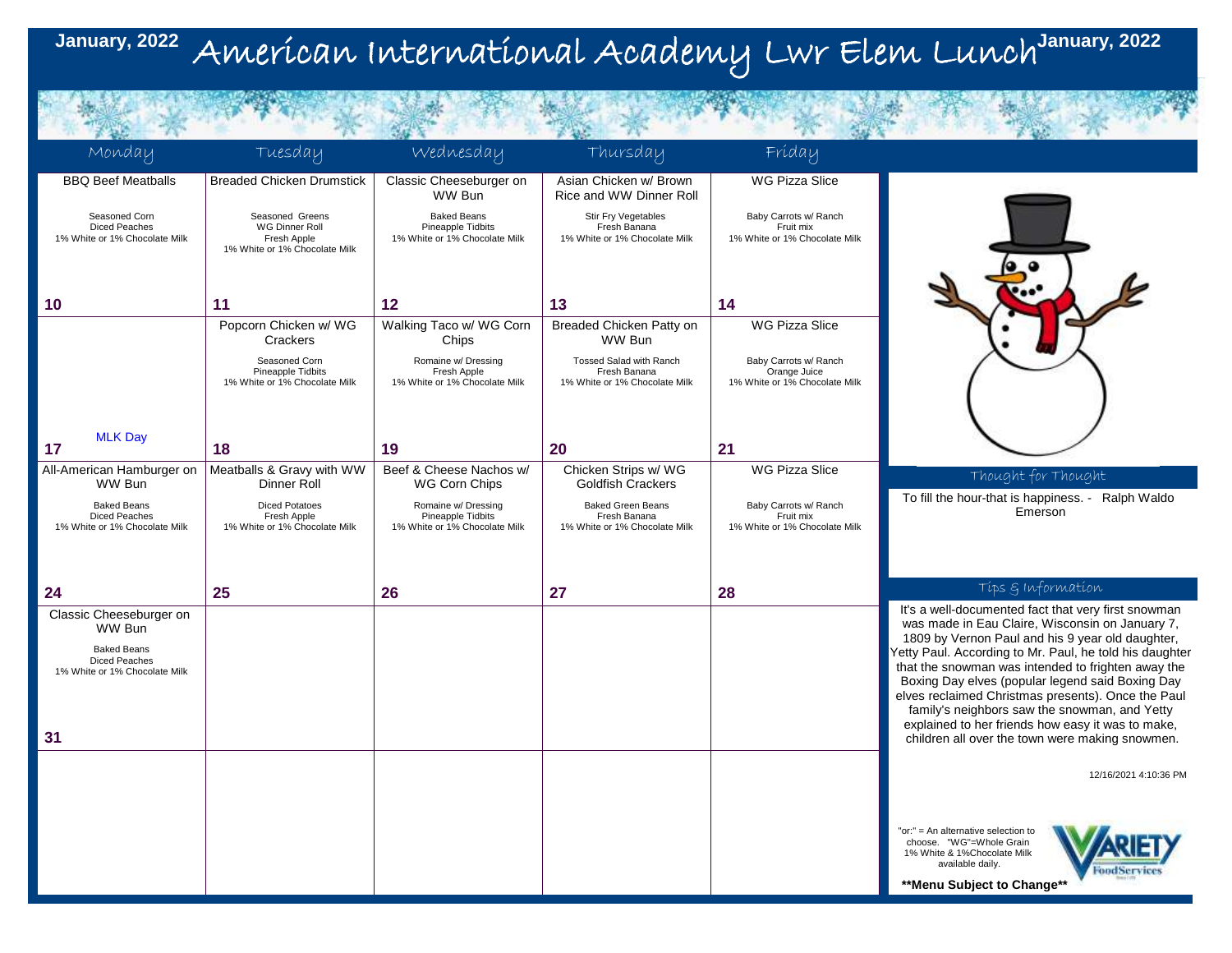### American International Academy HS Breakfast **January, 2022 January, 2022**

| Monday                                                                                               | Tuesday                                                                | Wednesday                                               | Thursday                                                                   | Fríday                                        |                                                                                                                                                                                                                                                                                                                                                                                                                                                                                             |
|------------------------------------------------------------------------------------------------------|------------------------------------------------------------------------|---------------------------------------------------------|----------------------------------------------------------------------------|-----------------------------------------------|---------------------------------------------------------------------------------------------------------------------------------------------------------------------------------------------------------------------------------------------------------------------------------------------------------------------------------------------------------------------------------------------------------------------------------------------------------------------------------------------|
| <b>Trix Cereal Bar</b>                                                                               | Cinnamon Toast Crunch<br>Cereal bar                                    | Dannon Nonfat Creamy<br>Yogurt                          | <b>Smore Nutrition Bar</b>                                                 | WG Goody Bun                                  |                                                                                                                                                                                                                                                                                                                                                                                                                                                                                             |
| Animal Grahams<br><b>Diced Pears</b><br>Orange Juice<br>1% White Milk                                | Mini Vanilla Wafers<br>Apple Juice<br>Mixed Fruit Cup<br>1% White Milk | Giant Cinnamon Goldfish<br>Fresh Apple<br>1% White Milk | Mixed Berry Applesauce Cup<br>Apple Juice<br>1% White Milk                 | Fresh Banana<br>Orange Juice<br>1% White Milk |                                                                                                                                                                                                                                                                                                                                                                                                                                                                                             |
| 10                                                                                                   | 11                                                                     | $12 \overline{ }$                                       | 13                                                                         | 14                                            |                                                                                                                                                                                                                                                                                                                                                                                                                                                                                             |
|                                                                                                      | <b>Breakfast Nutrition Bar</b>                                         | WG Bagel w/Cream cheese                                 | WG Banana Muffin                                                           | WG Cinnamon Bun                               |                                                                                                                                                                                                                                                                                                                                                                                                                                                                                             |
|                                                                                                      | Orange Juice<br>Pineapple Tibits Cup<br>1% White Milk                  | Fresh Apple<br>1% White Milk                            | Mini Vanilla Wafers<br>Apple Juice<br>Mandarin Orange Cup<br>1% White Milk | Fresh Banana<br>Orange Juice<br>1% White Milk |                                                                                                                                                                                                                                                                                                                                                                                                                                                                                             |
| <b>MLK Day</b><br>17                                                                                 | 18                                                                     | 19                                                      | 20                                                                         | 21                                            |                                                                                                                                                                                                                                                                                                                                                                                                                                                                                             |
| Cocoa Puff Cereal Bar                                                                                | <b>Butterscotch Oatmeal Bar</b>                                        | Dannon Nonfat Creamy                                    | Double Chocolate Chip                                                      | <b>WG Cinnabar</b>                            |                                                                                                                                                                                                                                                                                                                                                                                                                                                                                             |
|                                                                                                      |                                                                        | Yogurt                                                  | Muffin                                                                     |                                               | Thought for Thought<br>Courtship consists in a number of quiet attentions,                                                                                                                                                                                                                                                                                                                                                                                                                  |
| Animal Grahams<br>Fruit mix<br>Apple Juice<br>1% White Milk                                          | Diced Pear Cup<br>Orange Juice<br>1% White Milk                        | Giant Cinnamon Goldfish<br>Fresh Apple<br>1% White Milk | Mini Vanilla Wafers<br>Apple Juice<br>Mandarin Orange Cup<br>1% White Milk | Fresh Banana<br>Orange Juice<br>1% White Milk | not so pointed as to alarm, nor so vague as not to be<br>understood. - Laurence Sterne                                                                                                                                                                                                                                                                                                                                                                                                      |
| 24                                                                                                   | 25                                                                     | 26                                                      | 27                                                                         | 28                                            | Tips & Information                                                                                                                                                                                                                                                                                                                                                                                                                                                                          |
| Cinnamon Toast Crunch<br>Cereal<br>Animal Grahams<br>Mandarin Orange<br>Apple Juice<br>1% White Milk |                                                                        |                                                         |                                                                            |                                               | It's a well-documented fact that very first snowman<br>was made in Eau Claire, Wisconsin on January 7,<br>1809 by Vernon Paul and his 9 year old daughter,<br>Yetty Paul. According to Mr. Paul, he told his daughter<br>that the snowman was intended to frighten away the<br>Boxing Day elves (popular legend said Boxing Day<br>elves reclaimed Christmas presents). Once the Paul<br>family's neighbors saw the snowman, and Yetty<br>explained to her friends how easy it was to make, |
| 31                                                                                                   |                                                                        |                                                         |                                                                            |                                               | children all over the town were making snowmen.                                                                                                                                                                                                                                                                                                                                                                                                                                             |
|                                                                                                      |                                                                        |                                                         |                                                                            |                                               | 12/16/2021 8:56:14 AM                                                                                                                                                                                                                                                                                                                                                                                                                                                                       |
|                                                                                                      |                                                                        |                                                         |                                                                            |                                               | "or:" = An alternative selection to<br>choose. "WG"=Whole Grain<br>1% White & 1%Chocolate Milk<br>available daily.<br><b>FoodServices</b><br>** Menu Subject to Change**                                                                                                                                                                                                                                                                                                                    |
|                                                                                                      |                                                                        |                                                         |                                                                            |                                               |                                                                                                                                                                                                                                                                                                                                                                                                                                                                                             |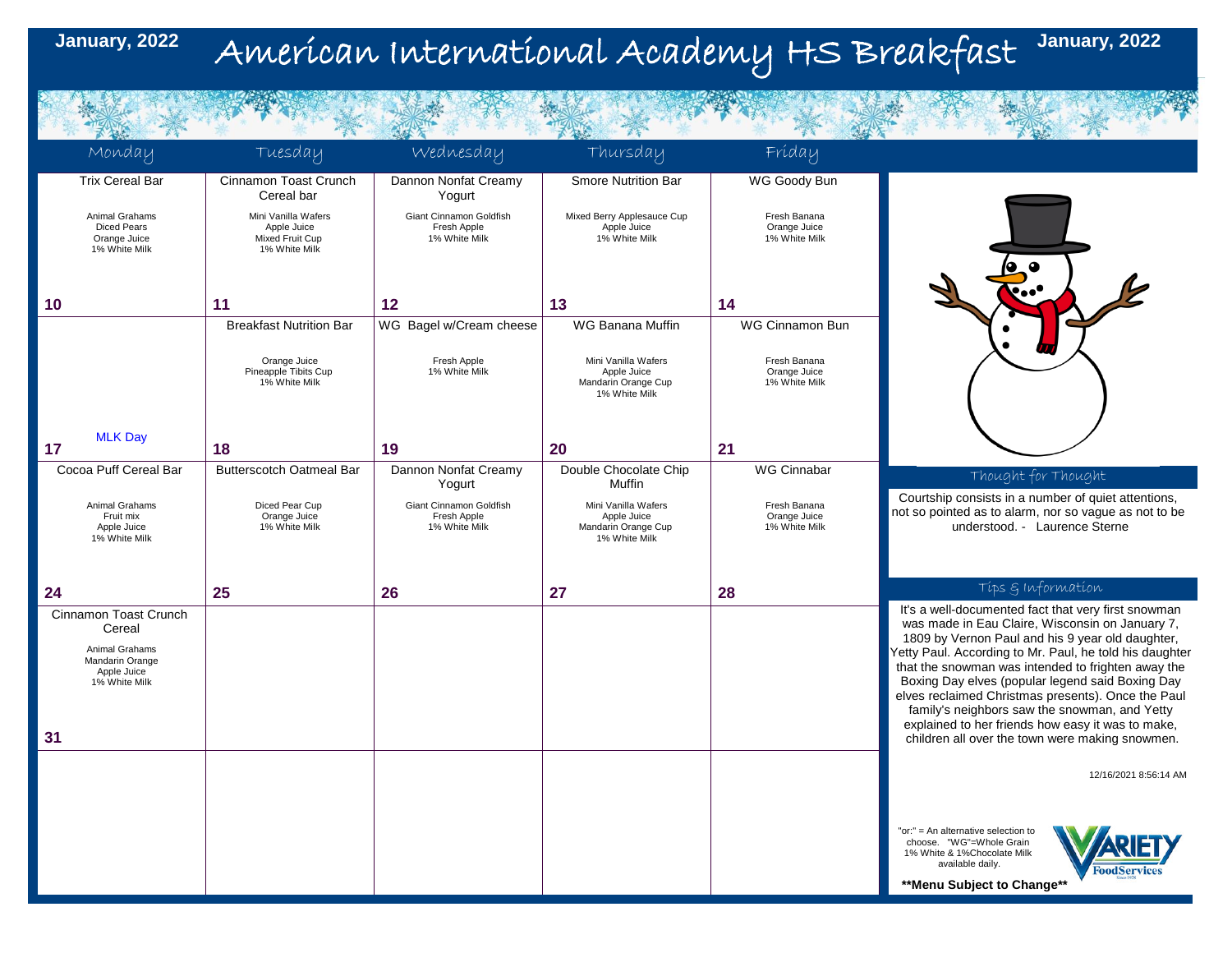#### Bag Lunch AIA HS **January, 2022**

Monday Tuesday Wednesday Thursday Friday WG Pizza Slice WG Pizza Slice Bag Lunch Bag Lunch Bag Lunch Baby Carrots w/ Ranch **Sunbutter** Turkey and Cheese Sub on WG Bun Turkey Ham & Cheese Wrap Baby Carrots w/ Ranch Broccoli Florets w/Ranch Carrot Stix w/ Ranch Orange Juice Carrots w/Ranch Orange Juice 1% White or 1% Chocolate Milk Fresh Apple Apple Slices Mixed Fruit Cup 1% White or 1% Chocolate Milk String Cheese 1% White or 1% Chocolate Milk 1% White or 1% Chocolate Milk 1% White or 1% Chocolate Milk **10 11 12 13 14** WG Pizza Slice Bag Lunch Bag Lunch Bag Lunch Turkey & Cheese Sandwich Hawaiian Ham Sandwich Italian Combo Sandwich Baby Carrots w/ Ranch Celery w/Ranch sunflower seeds Broccoli Florets w/Ranch Orange Juice Carrots w/Ranch 1% White or 1% Chocolate Milk Craisins Mixzees 1% White or 1% Chocolate Milk 1% White or 1% Chocolate Milk Apple 1% White or 1% Chocolate Milk MLK Day **2117 18 19 20** WG Pizza Slice Bag Lunch Bag Lunch Bag Lunch WG Pizza Slice Thought for Thought Courtship consists in a number of quiet attentions. Baby Carrots w/ Ranch Turkey and Cheese Sub on WG Bun Turkey Ham & Cheese Wrap Sunbutter Baby Carrots w/ Ranch not so pointed as to alarm, nor so vague as not to be Carrot Stix w/ Ranch Carrots w/Ranch Orange Juice Orange Juice Broccoli Florets w/Ranch 1% White or 1% Chocolate Milk Apple Slices Mixed Fruit Cup Fresh Apple 1% White or 1% Chocolate Milk understood. - Laurence Sterne 1% White or 1% Chocolate Milk 1% White or 1% Chocolate Milk String Cheese 1% White or 1% Chocolate Milk Tips & Information **24 25 26 27 28** It's a well-documented fact that very first snowman WG Pizza Slice was made in Eau Claire, Wisconsin on January 7, 1809 by Vernon Paul and his 9 year old daughter, Baby Carrots w/ Ranch Yetty Paul. According to Mr. Paul, he told his daughter Orange Juice that the snowman was intended to frighten away the 1% White or 1% Chocolate Milk Boxing Day elves (popular legend said Boxing Day elves reclaimed Christmas presents). Once the Paul family's neighbors saw the snowman, and Yetty explained to her friends how easy it was to make, **31** children all over the town were making snowmen. 12/16/2021 8:56:21 AM "or:" = An alternative selection to choose. "WG"=Whole Grain 1% White & 1%Chocolate Milk available daily. **FoodServices \*\*Menu Subject to Change\*\***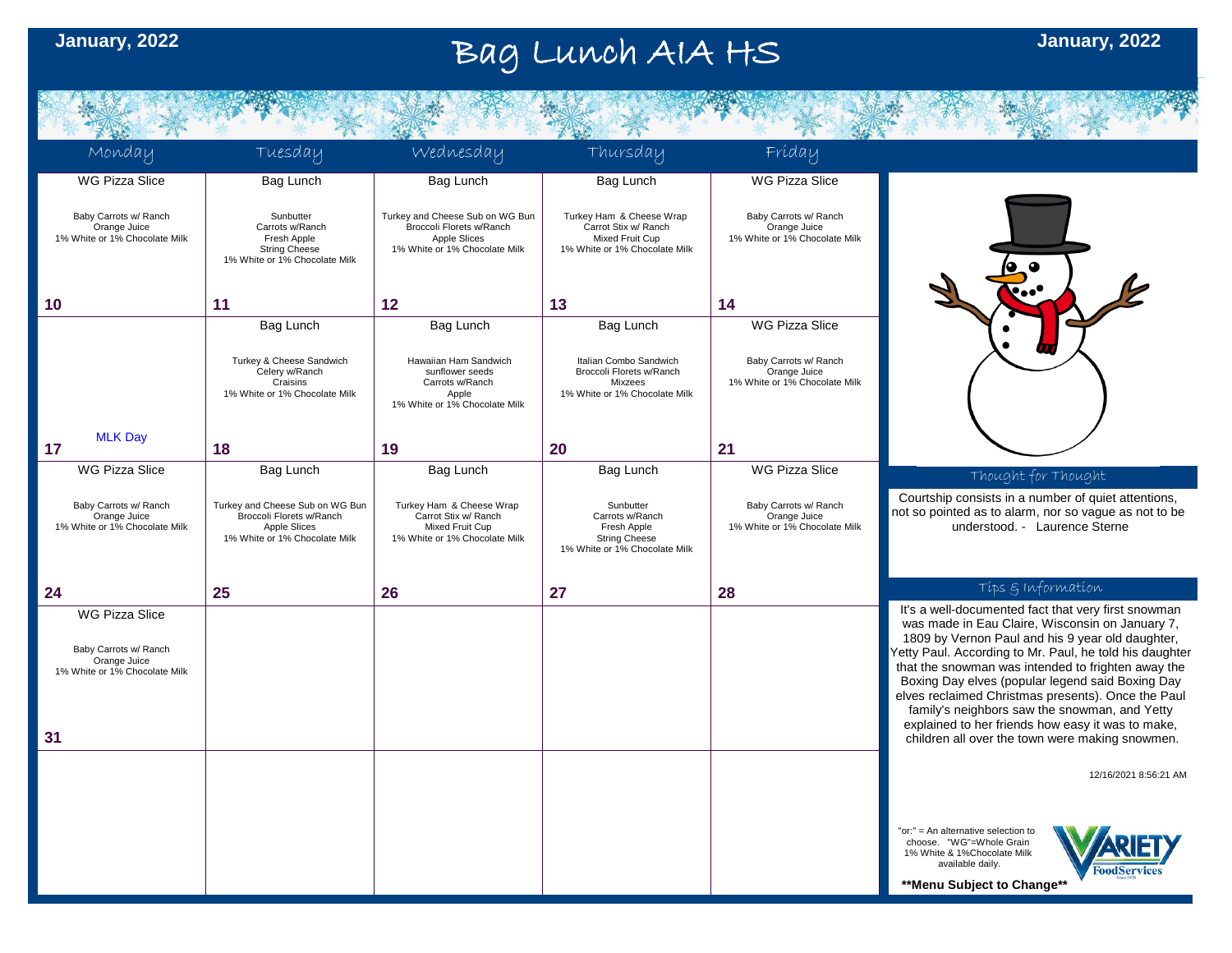# January, 2022 American International Academy PreK Lunch

THE R. P. LEWIS CO., LANSING, MICH.

**January, 2022**

| Monday                                                                                                                                           | Tuesday                                                                                              | wednesday                                                                                         | Thursday                                                                                     | Fríday |                                                                                                                                                                                                                                                                                                                                                                                                                                                                                                                                                |
|--------------------------------------------------------------------------------------------------------------------------------------------------|------------------------------------------------------------------------------------------------------|---------------------------------------------------------------------------------------------------|----------------------------------------------------------------------------------------------|--------|------------------------------------------------------------------------------------------------------------------------------------------------------------------------------------------------------------------------------------------------------------------------------------------------------------------------------------------------------------------------------------------------------------------------------------------------------------------------------------------------------------------------------------------------|
| Chicken Pot Pie w/<br>DicedChicken & Mixed<br><i>Monotoble</i>                                                                                   | WW Spaghetti with Ground<br>Turkey                                                                   | <b>Baked Chicken Breast</b>                                                                       | Chicken & Cheese Wrap                                                                        |        |                                                                                                                                                                                                                                                                                                                                                                                                                                                                                                                                                |
| <b>WG Biscuit</b><br><b>Diced Strawberries</b><br>1% White Milk                                                                                  | California Blend Vegetable (Carrots,<br>Broccoli, Cauliflower)<br>Pineapple Tidbits<br>1% White Milk | Julienne Stir-Fry Vegetable Blend<br><b>Brown Rice</b><br>Diced Peaches<br>1% White Milk          | Diced Carrots<br>Whole Wheat Tortilla<br>Mandarin Oranges<br>1% White Milk                   |        |                                                                                                                                                                                                                                                                                                                                                                                                                                                                                                                                                |
| 10                                                                                                                                               | 11                                                                                                   | 12                                                                                                | 13                                                                                           | 14     |                                                                                                                                                                                                                                                                                                                                                                                                                                                                                                                                                |
|                                                                                                                                                  | Beef Meatballs & Gravy                                                                               | Grilled Chicken Salad with<br><b>Chicken Breast Strips</b>                                        | Beef Stew with Stew<br>Vegetables                                                            |        |                                                                                                                                                                                                                                                                                                                                                                                                                                                                                                                                                |
|                                                                                                                                                  | Zucchini & Yellow Squash<br>Wheat Egg Noodles<br>Diced Melon<br>1% White Milk                        | Chopped Romaine Salad with Tomato<br><b>Breadsticks</b><br><b>Tropical Fruit</b><br>1% White Milk | Seasoned Collard Greens<br>WG Corn Bread w/Margarine<br>Fresh Orange Smiles<br>1% White Milk |        |                                                                                                                                                                                                                                                                                                                                                                                                                                                                                                                                                |
| <b>MLK Day</b><br>17                                                                                                                             | 18                                                                                                   | 19                                                                                                | 20                                                                                           | 21     |                                                                                                                                                                                                                                                                                                                                                                                                                                                                                                                                                |
| Deli Chicken Salad                                                                                                                               | Chicken Stew(potato, carrot,<br>pea, tomato, celery in stew)                                         | Chef Salad (Turkey Ham,<br>Diced Egg, Cheese)                                                     | Half Turkey Ham Sandwich<br>on WW Bread                                                      |        | Thought for Thought                                                                                                                                                                                                                                                                                                                                                                                                                                                                                                                            |
| Baby Carrots w/ Ranch<br>Whole Wheat Pita Bread w/Margarine<br>Mandarin Oranges<br>1% White Milk                                                 | Whole Wheat Oyster Crackers<br>Fresh Orange Smiles<br>1% White Milk                                  | Romaine Salad with Tomato &<br>Cucumber<br><b>Breadsticks</b><br>Diced Peaches<br>1% White Milk   | Vegetarian Baked Beans<br><b>Pink Grapefruit Sections</b><br>1% White Milk                   |        | To fill the hour-that is happiness. - Ralph Waldo<br>Emerson                                                                                                                                                                                                                                                                                                                                                                                                                                                                                   |
| 24                                                                                                                                               | 25                                                                                                   | 26                                                                                                | 27                                                                                           | 28     | Tips & Information                                                                                                                                                                                                                                                                                                                                                                                                                                                                                                                             |
| Deli Turkey and Cheese<br>Wrap with WG Tortilla<br>Fresh Broccoli Florets<br>Whole Wheat Tortilla<br><b>Diced Peaches</b><br>1% White Milk<br>31 |                                                                                                      |                                                                                                   |                                                                                              |        | It's a well-documented fact that very first snowman<br>was made in Eau Claire, Wisconsin on January 7,<br>1809 by Vernon Paul and his 9 year old daughter,<br>Yetty Paul. According to Mr. Paul, he told his daughter<br>that the snowman was intended to frighten away the<br>Boxing Day elves (popular legend said Boxing Day<br>elves reclaimed Christmas presents). Once the Paul<br>family's neighbors saw the snowman, and Yetty<br>explained to her friends how easy it was to make,<br>children all over the town were making snowmen. |
|                                                                                                                                                  |                                                                                                      |                                                                                                   |                                                                                              |        | 12/16/2021 4:14:08 PM                                                                                                                                                                                                                                                                                                                                                                                                                                                                                                                          |
|                                                                                                                                                  |                                                                                                      |                                                                                                   |                                                                                              |        | "or:" = An alternative selection to<br>choose. "WG"=Whole Grain<br>1% White & 1%Chocolate Milk<br>available daily.<br><b>FoodServices</b><br>** Menu Subject to Change**                                                                                                                                                                                                                                                                                                                                                                       |
|                                                                                                                                                  |                                                                                                      |                                                                                                   |                                                                                              |        |                                                                                                                                                                                                                                                                                                                                                                                                                                                                                                                                                |